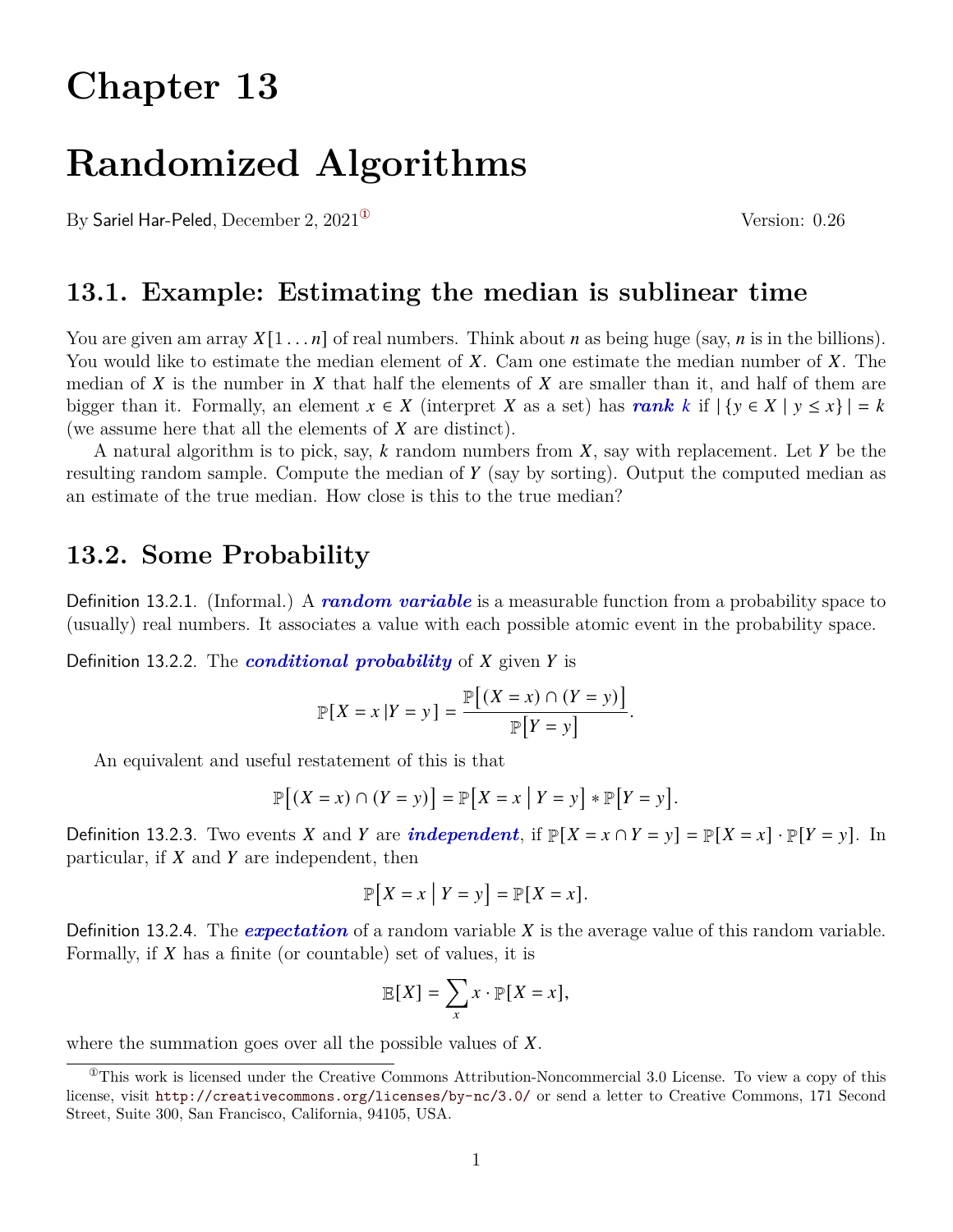One of the most powerful properties of expectations is that an expectation of a sum is the sum of expectations.

**Lemma 13.2.5 (Linearity of expectation).** For any two random variables X and Y, we have  $\mathbb{E}[X+Y] =$  $\mathbb{E}[X] + \mathbb{E}[Y].$ 

*Proof:* For the simplicity of exposition, assume that  $X$  and  $Y$  receive only integer values. We have that

$$
\mathbb{E}[X+Y] = \sum_{x} \sum_{y} (x+y) \mathbb{P}[(X=x) \cap (Y=y)]
$$
  
=  $\sum_{x} \sum_{y} x * \mathbb{P}[(X=x) \cap (Y=y)] + \sum_{x} \sum_{y} y * \mathbb{P}[(X=x) \cap (Y=y)]$   
=  $\sum_{x} x * \sum_{y} \mathbb{P}[(X=x) \cap (Y=y)] + \sum_{y} y * \sum_{x} \mathbb{P}[(X=x) \cap (Y=y)]$   
=  $\sum_{x} x * \mathbb{P}[X=x] + \sum_{y} y * \mathbb{P}[Y=y]$   
=  $\mathbb{E}[X] + \mathbb{E}[Y].$ 

Another interesting function is the conditional expectation – that is, it is the expectation of a random variable given some additional information.

Definition 13.2.6. Given random variables  $X$  and  $Y$ , the **conditional expectation** of  $X$  given  $Y$ , is the quantity  $\mathbb{E}[X \mid Y]$ . Specifically, you are given the value y of the random variable Y, and the condition expectation of  $\overline{X}$  given  $\overline{Y}$  is

$$
\mathbb{E}[X | Y] = \mathbb{E}[X | Y = y] = \sum_{x} x * \mathbb{P}[X = x | Y = y].
$$

Note, that for a random variable X, the expectation  $\mathbb{E}[X]$  is a number. On the other hand, the conditional probability  $f(y) = \mathbb{E}[X | Y = y]$  is a function. The key insight why conditional probability is the following.

**Lemma 13.2.7.** For any two random variables X and Y (not necessarily independent), we have that  $\mathbb{E}[X] = \mathbb{E}[\mathbb{E}[X | Y]].$ 

*Proof:* We use the definitions carefully:

$$
\mathbb{E}\left[\mathbb{E}[X \mid Y]\right] = \mathbb{E}\left[\mathbb{E}[X \mid Y = y]\right] = \mathbb{E}\left[\sum_{x} x * \mathbb{P}[X = x \mid Y = y]\right]
$$
  
\n
$$
= \sum_{y} \mathbb{P}[Y = y] * \left(\sum_{x} x * \mathbb{P}[X = x \mid Y = y]\right)
$$
  
\n
$$
= \sum_{y} \mathbb{P}[Y = y] * \left(\sum_{x} x * \frac{\mathbb{P}[(X = x) \cap (Y = y)]}{\mathbb{P}[Y = y]}\right)
$$
  
\n
$$
= \sum_{y} \sum_{x} x * \mathbb{P}[(X = x) \cap (Y = y)] = \sum_{x} \sum_{y} x * \mathbb{P}[(X = x) \cap (Y = y)]
$$
  
\n
$$
= \sum_{x} x * \left(\sum_{y} \mathbb{P}[(X = x) \cap (Y = y)]\right) = \sum_{x} x * \mathbb{P}[X = x] = \mathbb{E}[X].
$$

 $\blacksquare$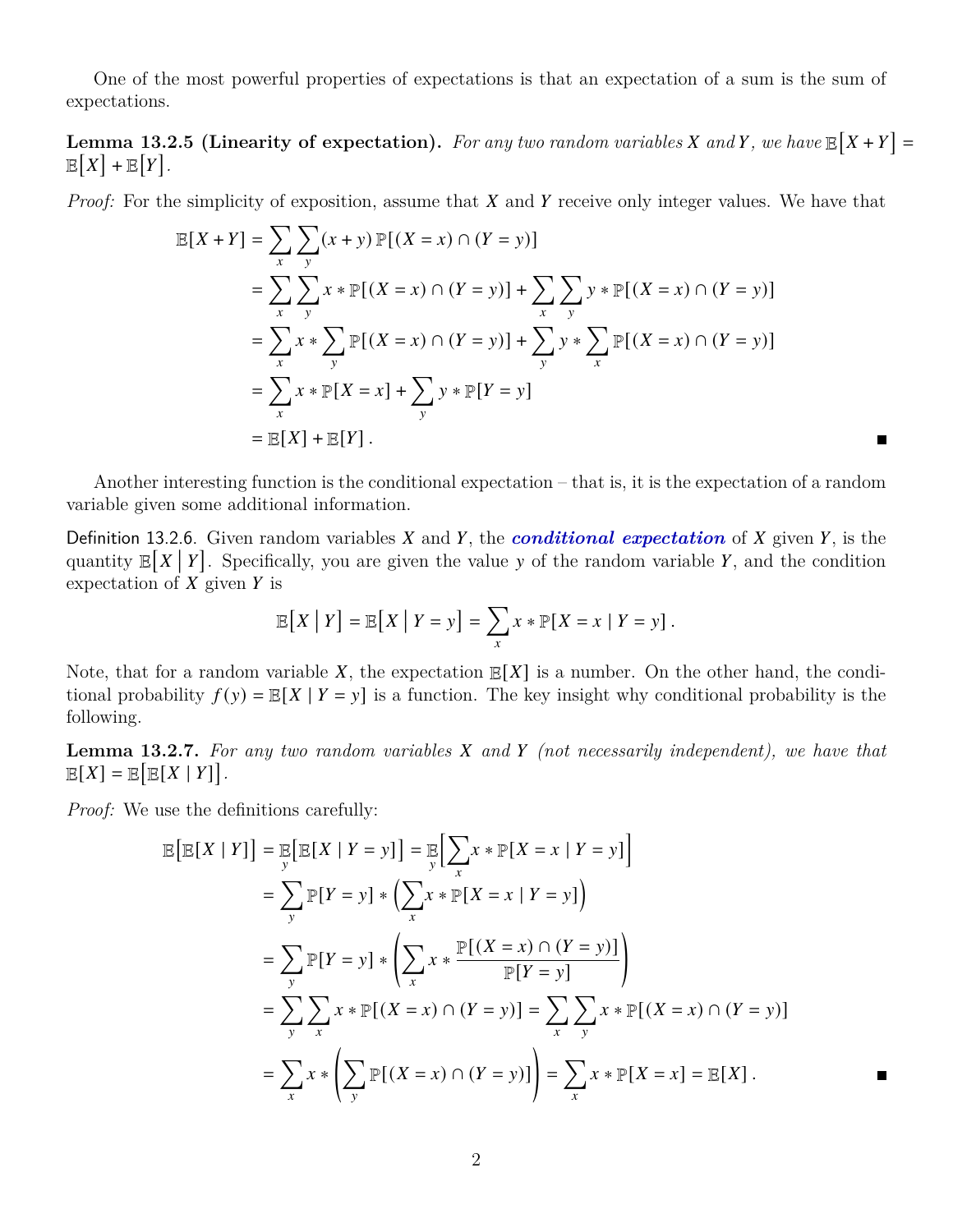## **13.3. Preliminaries**

Definition 13.3.1 (Variance and Standard Deviation). For a random variable  $X$ , let

$$
\mathbb{V}[X] = \mathbb{E}[(X - \mu_X)^2] = \mathbb{E}[X^2] - \mu_X^2
$$

denote the *variance* of X, where  $\mu_X = \mathbb{E}[X]$ . Intuitively, this tells us how concentrated is the distribution of X. The *standard deviation* of X, denoted by  $\sigma_X$  is the quantity  $\sqrt{\mathbb{V}[X]}$ .

**Observation 13.3.2.** *(i) For any constant*  $c \geq 0$ *, we have*  $\mathbb{V}[cX] = c^2 \mathbb{V}[X]$ *.* (*ii*) For X and Y independent variables, we have  $\mathbb{V}[X+Y] = \mathbb{V}[X] + \mathbb{V}[Y]$ .

Definition 13.3.3 (Bernoulli distribution). Assume, that one flips a coin and get 1 (heads) with probability p, and 0 (i.e., tail) with probability  $q = 1 - p$ . Let X be this random variable. The variable X is has *Bernoulli distribution* with parameter p.

We have that  $\mathbb{E}[X] = 1 \cdot p + 0 \cdot (1 - p) = p$ , and

$$
\mathbb{V}[X] = \mathbb{E}[X^2] - \mu_X^2 = \mathbb{E}[X^2] - p^2 = p - p^2 = p(1-p) = pq.
$$

Definition 13.3.4 (Binomial distribution). Assume that we repeat a Bernoulli experiment *n* times (independently!). Let  $X_1, \ldots, X_n$  be the resulting random variables, and let  $X = X_1 + \cdots + X_n$ . The variable X has the *binomial distribution* with parameters *n* and *p*. We denote this fact by  $X \sim \text{Bin}(n, p)$ . We have

$$
b(k; n, p) = \mathbb{P}[X = k] = {n \choose k} p^k q^{n-k}.
$$

Also,  $\mathbb{E}[X] = np$ , and  $\mathbb{V}[X] = \mathbb{V}[\sum_{i=1}^{n} X_i] = \sum_{i=1}^{n} \mathbb{V}[X_i] = npq$ .

**Observation 13.3.5.** Let  $C_1, \ldots, C_n$  be random events (not necessarily independent). Than

$$
\mathbb{P}\big[\cup_{i=1}^n C_i\big] \leq \sum_{i=1}^n \mathbb{P}[C_i].
$$

*(This is usually referred to as the union bound.) If*  $C_1, \ldots, C_n$  *are disjoint <i>events then* 

$$
\mathbb{P}\big[\cup_{i=1}^n C_i\big]=\sum_{i=1}^n \mathbb{P}[C_i].
$$

#### **13.3.1. Geometric distribution**

**Definition 13.3.6.** Consider a sequence  $X_1, X_2, \ldots$  of independent Bernoulli trials with probability p for success. Let  $X$  be the number of trials one has to perform till encountering the first success. The distribution of X is *geometric distribution* with parameter p. We denote this by  $X \sim \text{Geom}(p)$ .

**Lemma 13.3.7.** For a variable  $X \sim \text{Geom}(p)$ , we have, for all *i*, that  $\mathbb{P}[X = i] = (1 - p)^{i-1}p$ . Further*more,*  $\mathbb{E}[X] = 1/p$  *and*  $\mathbb{V}[X] = (1 - p)/p^2$ *.*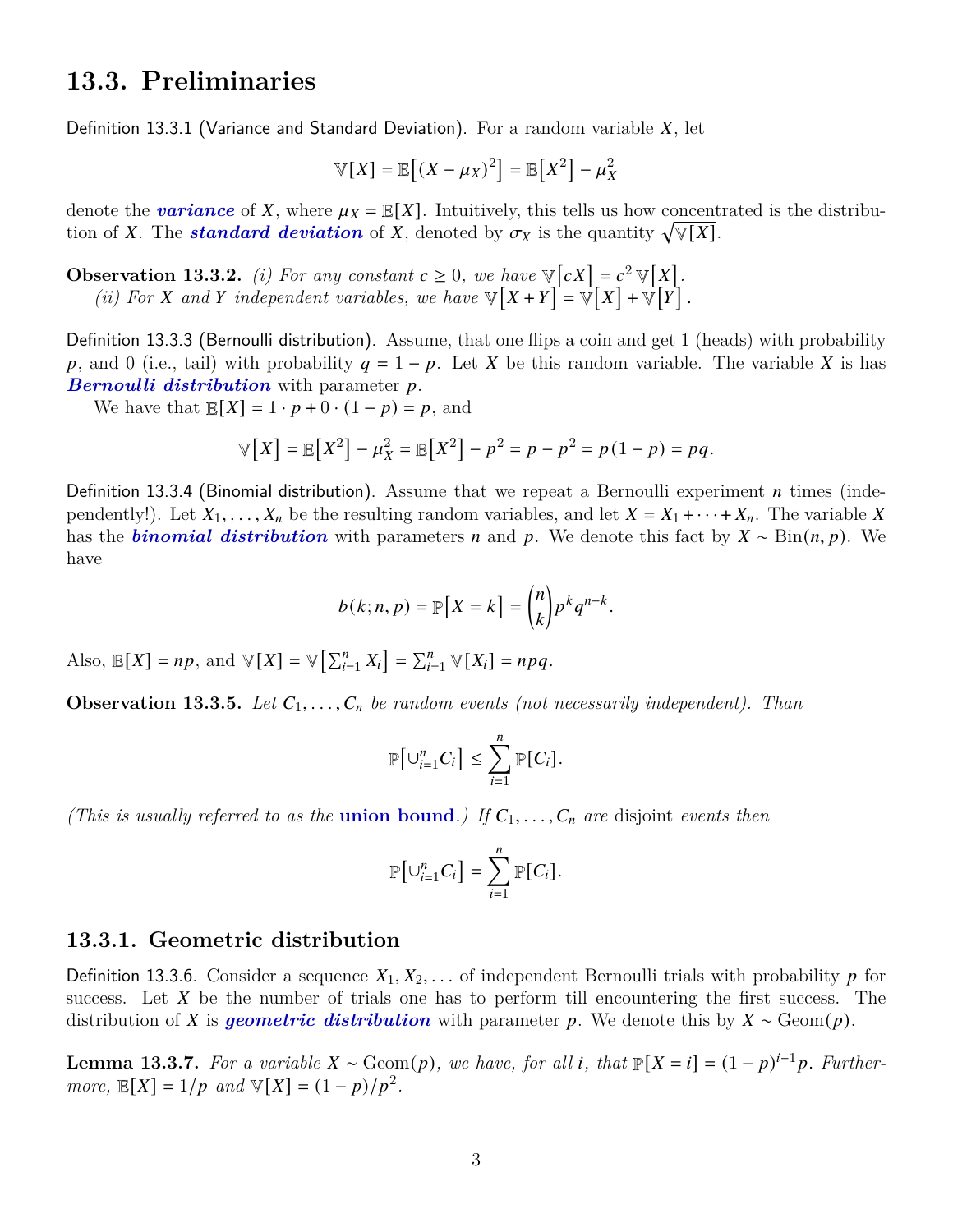*Proof:* The proof of the expectation and variance is included for the sake of completeness, and the reader is of course encouraged to skip (reading) this proof. So, let  $f(x) = \sum_{i=0}^{\infty} x^{i} = \frac{1}{1-x}$ , and observe that  $f'(x) = \sum_{i=1}^{\infty} ix^{i-1} = (1-x)^{-2}$ . As such, we have

$$
\mathbb{E}[X] = \sum_{i=1}^{\infty} i (1-p)^{i-1} p = pf'(1-p) = \frac{p}{(1-(1-p))^2} = \frac{1}{p},
$$
  
and  $\mathbb{V}[X] = \mathbb{E}[X^2] - \frac{1}{p^2} = \sum_{i=1}^{\infty} i^2 (1-p)^{i-1} p - \frac{1}{p^2} = p + p(1-p) \sum_{i=2}^{\infty} i^2 (1-p)^{i-2} - \frac{1}{p^2}.$ 

Observe that

$$
f''(x) = \sum_{i=2}^{\infty} i(i-1)x^{i-2} = ((1-x)^{-1})'' = \frac{2}{(1-x)^3}.
$$

As such, we have that

$$
\Delta(x) = \sum_{i=2}^{\infty} i^2 x^{i-2} = \sum_{i=2}^{\infty} i(i-1)x^{i-2} + \sum_{i=2}^{\infty} ix^{i-2} = f''(x) + \frac{1}{x} \sum_{i=2}^{\infty} ix^{i-1} = f''(x) + \frac{1}{x} (f'(x) - 1)
$$
  
= 
$$
\frac{2}{(1-x)^3} + \frac{1}{x} \left( \frac{1}{(1-x)^2} - 1 \right) = \frac{2}{(1-x)^3} + \frac{1}{x} \left( \frac{1 - (1-x)^2}{(1-x)^2} \right) = \frac{2}{(1-x)^3} + \frac{1}{x} \cdot \frac{x(2-x)}{(1-x)^2}
$$
  
= 
$$
\frac{2}{(1-x)^3} + \frac{2-x}{(1-x)^2}.
$$

As such, we have that

$$
\mathbb{V}[X] = p + p(1-p)\Delta(1-p) - \frac{1}{p^2} = p + p(1-p)\left(\frac{2}{p^3} + \frac{1+p}{p^2}\right) - \frac{1}{p^2} = p + \frac{2(1-p)}{p^2} + \frac{1-p^2}{p} - \frac{1}{p^2}
$$

$$
= \frac{p^3 + 2(1-p) + p - p^3 - 1}{p^2} = \frac{1-p}{p^2}.
$$

 $\blacksquare$ 

### **13.3.2. Some needed math**

**Lemma 13.3.8.** For any positive integer *n*, we have:

(*i*)  $1 + x \leq e^x$ , for all *x*. *(ii)*  $(1 + 1/n)^n \le e \le (1 + 1/n)^{n+1}$ .  $(iii)$   $(1 - 1/n)^n \leq \frac{1}{e} \leq (1 - 1/n)^{n-1}$ .  $(iv)$   $n! \ge (n/e)^n$ . *(v)* For any  $k \leq n$ , we have:  $\left(\frac{n}{l}\right)$  $\overline{k}$  $\big)^k \leq$  $\sqrt{n}$  $\overline{k}$ Ι  $\leq \left(\frac{ne}{1}\right)$  $\overline{k}$  $\big)^k$ .

*Proof:* (i) Let  $h(x) = e^x - 1 - x$ . Observe that  $h'(x) = e^x - 1$ , and  $h''(x) = e^x > 0$ , for all x. That is  $h(x)$ is a convex function. It achieves its minimum at  $h'(x) = 0 \implies e^x = 1$ , which is true for  $x = 0$ . For  $x = 0$ , we have that  $h(0) = e^{0} - 1 - 0 = 0$ . That is,  $h(x) \ge 0$  for all x, which implies that  $e^{x} \ge 1 + x$ , see [Figure 13.1.](#page-4-0)

(ii, iii) Indeed,  $1 + 1/n \le \exp(1/n)$  and  $(1 - 1/n)^n \le \exp(-1/n)$ , by (i). As such

$$
(1 + 1/n)^n \le \exp(n(1/n)) = e \qquad \text{and} \qquad (1 - 1/n)^n \le \exp(n(-1/n)) = \frac{1}{e},
$$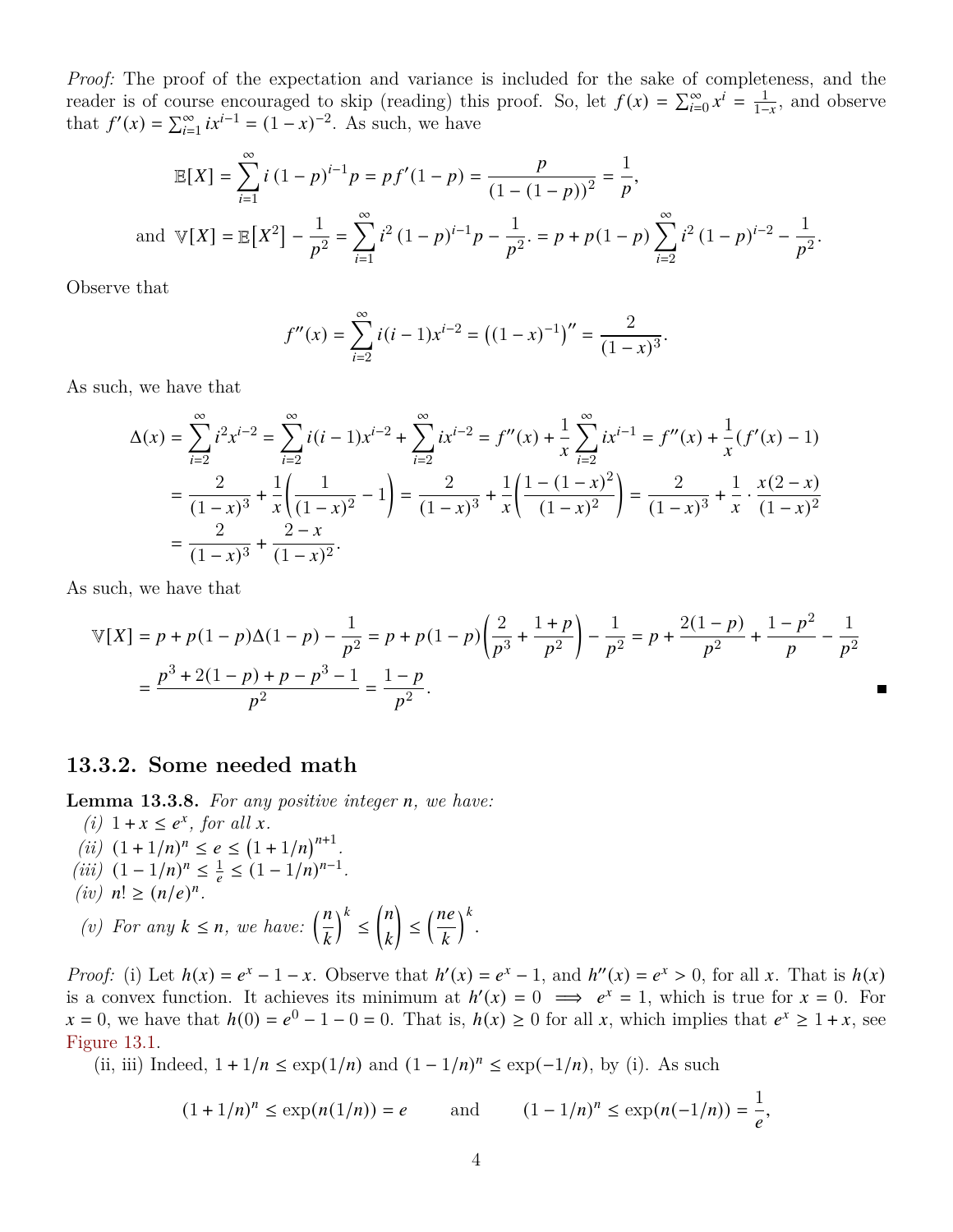<span id="page-4-0"></span>

Figure 13.1

which implies the left sides of (ii) and (iii). These are equivalent to

$$
\frac{1}{e} \le \left(\frac{n}{n+1}\right)^n = \left(1 - \frac{1}{n+1}\right)^n \quad \text{and} \quad e \le \left(1 + \frac{1}{n-1}\right)^n,
$$

which are the right side of (iii) [by replacing  $n + 1$  by  $n$ ], and the right side of (ii) [by replacing  $n$  by  $n + 1$ .

(iv) Indeed,

$$
\frac{n^n}{n!} \le \sum_{i=0}^{\infty} \frac{n^i}{i!} = e^n,
$$

by the Taylor expansion of  $e^x = \sum_{i=0}^{\infty} \frac{x^i}{i!}$  $\frac{x^i}{i!}$ . This implies that  $(n/e)^n \leq n!$ , as required.

(v) For any  $k \leq n$ , we have  $\frac{n}{k} \leq \frac{n-1}{k-1}$  $\frac{n!}{k-1}$  since  $kn - n = n(k - 1) \le k(n - 1) = kn - k$ . As such,  $\frac{n}{k} \le \frac{n - i}{k - i}$  $\frac{n-i}{k-i}$ , for  $1 \leq i \leq k-1$ . As such,

$$
\left(\frac{n}{k}\right)^k \leq \frac{n}{k} \cdot \frac{n-1}{k-1} \cdot \cdot \cdot \frac{n-i}{k-i} \cdot \cdot \cdot \frac{n-k+1}{1} = \frac{n!}{(n-k)!k!} = \binom{n}{k}.
$$

As for the other direction, we have

$$
\binom{n}{k} \le \frac{n^k}{k!} \le \frac{n^k}{(k/e)^k} = \left(\frac{ne}{k}\right)^k,
$$

 $\blacksquare$ 

by  $(iii)$ .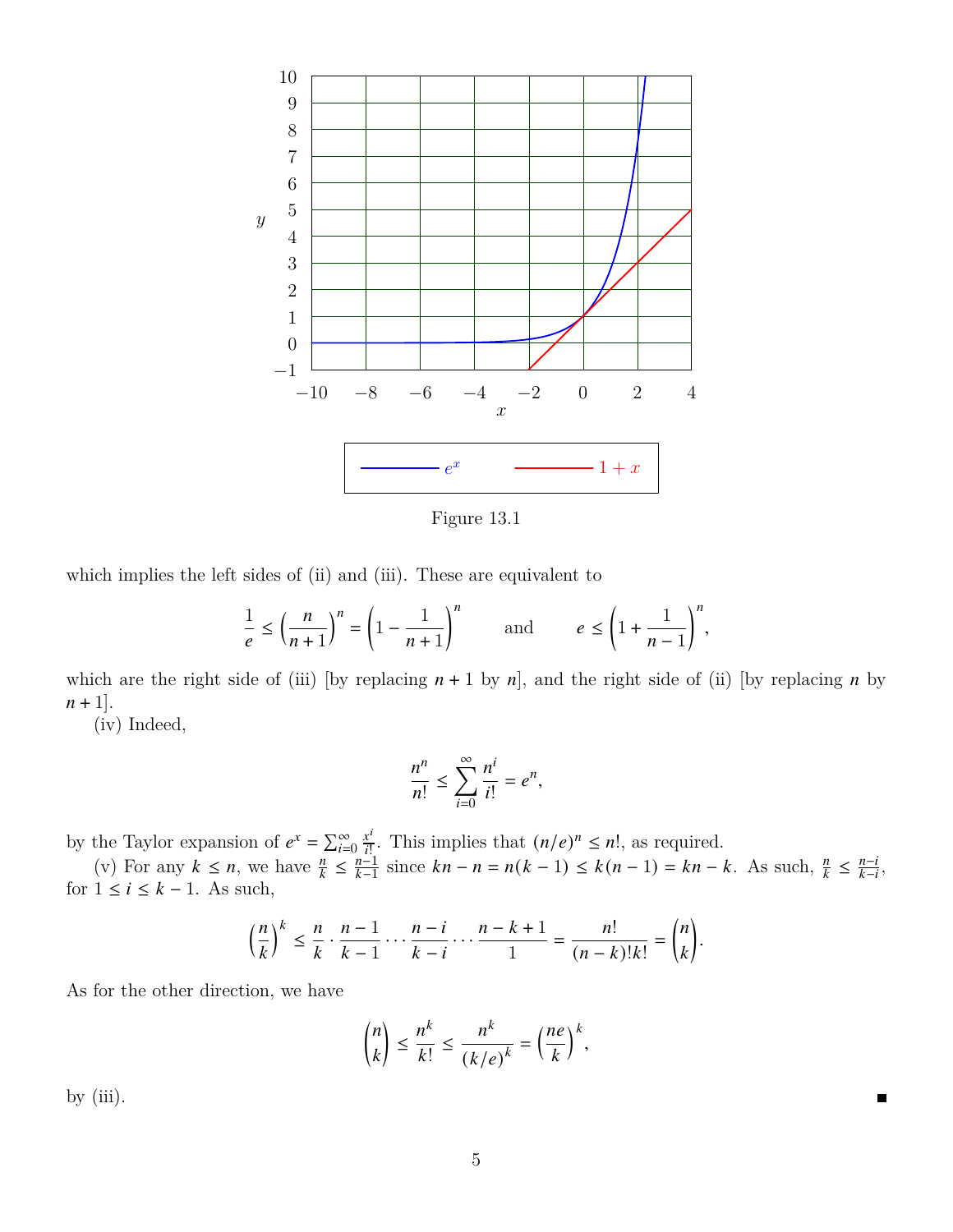## **13.4. Sorting Nuts and Bolts**

Problem 13.4.1 (Sorting Nuts and Bolts). You are given a set of  $n$  nuts and  $n$  bolts. Every nut have a matching bolt, and all the  $n$  pairs of nuts and bolts have different sizes. Unfortunately, you get the nuts and bolts separated from each other and you have to match the nuts to the bolts. Furthermore, given a nut and a bolt, all you can do is to try and match one bolt against a nut (i.e., you can not compare two nuts to each other, or two bolts to each other).

When comparing a nut to a bolt, either they match, or one is smaller than other (and you known the relationship after the comparison).

How to match the  $n$  nuts to the  $n$  bolts quickly? Namely, while performing a small number of comparisons.

The naive algorithm is of course to compare each nut to each bolt, and match them together. This would require a quadratic number of comparisons. Another option is to sort the nuts by size, and the bolts by size and then "merge" the two ordered sets, matching them by size. The only problem is that we can not sorts only the nuts, or only the bolts, since we can not compare them to each other. Indeed, we sort the two sets simultaneously, by simulating QuickSort. The resulting algorithm is depicted on the right.

| MatchNutsAndBolts $(N: nuts, B: \text{ bolts})$          |  |
|----------------------------------------------------------|--|
| Pick a random nut $n_{pivot}$ from N                     |  |
| Find its matching bolt $b_{pivot}$ in B                  |  |
| $B_L \leftarrow$ All bolts in B smaller than $n_{pivot}$ |  |
| $N_L \leftarrow$ All nuts in N smaller than $b_{pivot}$  |  |
| $B_R \leftarrow$ All bolts in B larger than $n_{pivot}$  |  |
| $N_R \leftarrow$ All nuts in N larger than $b_{pivot}$   |  |
| $MatchNutsAndBolts(N_R, B_R)$                            |  |
| $MatchNutsAndBolts(NL, BL)$                              |  |

### **13.4.1. Running time analysis**

Definition 13.4.2. Let RT denote the random variable which is the running time of the algorithm. Note, that the running time is a random variable as it might be different between different executions on the *same input*.

Definition 13.4.3. For a randomized algorithm, we can speak about the expected running time. Namely, we are interested in bounding the quantity E[RT] for the worst input.

Definition 13.4.4. The *expected running-time* of a randomized algorithm for input of size *n* is

$$
T(n) = \max_{U \textrm{ is an input of size } n} \mathbb{E}\big[\mathcal{RT}(U)\big]\,,
$$

where  $\mathcal{RT}(U)$  is the running time of the algorithm for the input U.

Definition 13.4.5. The rank of an element x in a set S, denoted by  $rank(x)$ , is the number of elements in S of size smaller or equal to x. Namely, it is the location of x in the sorted list of the elements of S.

**Theorem 13.4.6.** *The expected running time of MatchNutsAndBolts (and thus also of QuickSort) is*  $T(n) = O(n \log n)$ , where *n* is the number of nuts and bolts. The worst case running time of this algorithm *is*  $O(n^2)$ .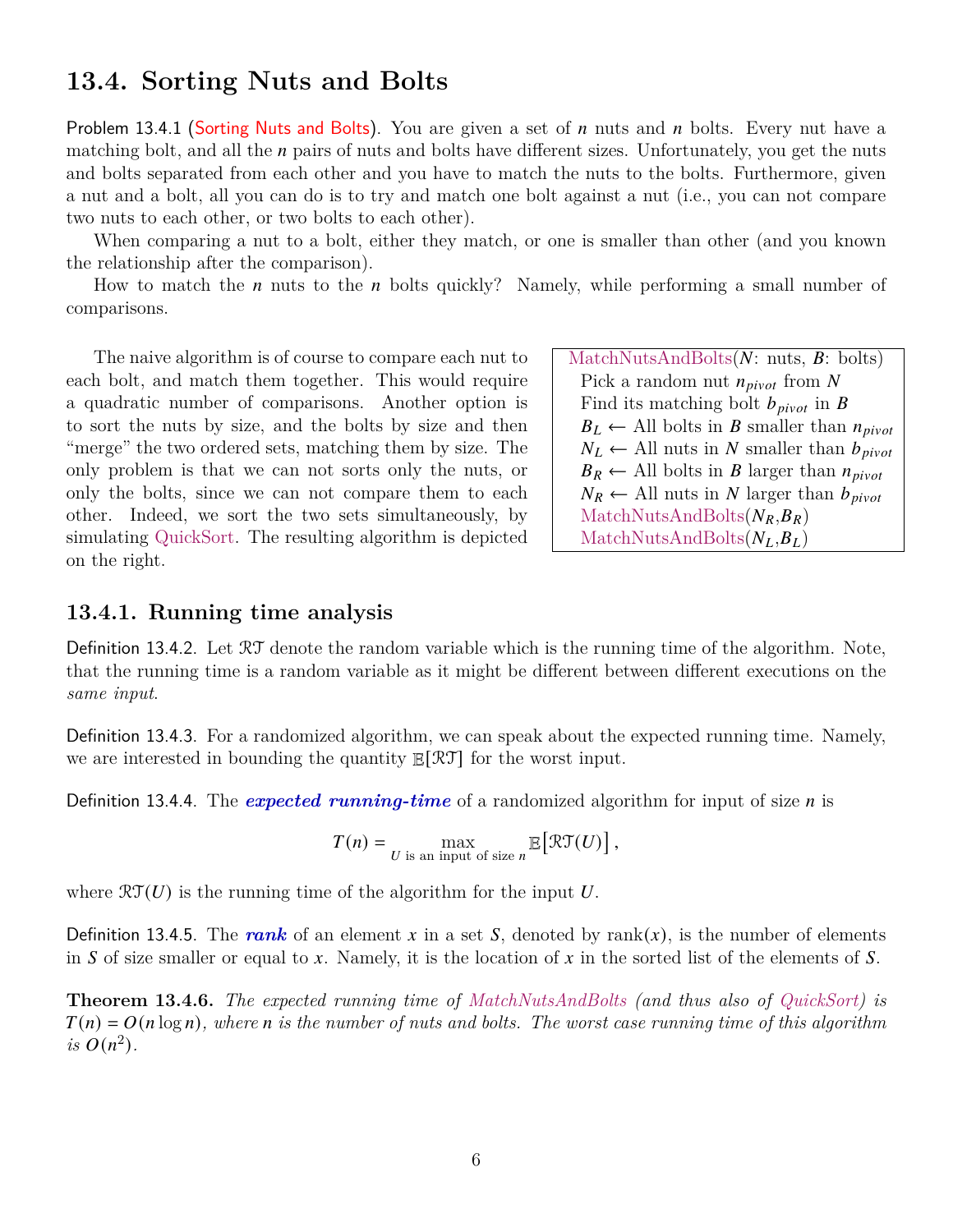*Proof:* Clearly, we have that  $\mathbb{P}[\text{rank}(n_{pivot}) = k] = \frac{1}{n}$ . Furthermore, if the rank of the pivot is k then

$$
T(n) = \mathbb{E}_{k=\text{rank}(n_{pivot})} [O(n) + T(k-1) + T(n-k)] = O(n) + \mathbb{E}[T(k-1) + T(n-k)]
$$
  
=  $T(n) = O(n) + \sum_{k=1}^{n} \mathbb{P}[Rank(Pivot) = k] * (T(k-1) + T(n-k))$   
=  $O(n) + \sum_{k=1}^{n} \frac{1}{n} \cdot (T(k-1) + T(n-k)),$ 

by the definition of expectation. It is not easy to verify that the solution to the recurrence  $T(n)$  =  $O(n) + \sum_{k=1}^{n} \frac{1}{n} \cdot (T(k-1) + T(n-k))$  is  $O(n \log n)$ .

#### **13.4.1.1. Alternative incorrect solution**

The algorithm MatchNutsAndBolts is lucky if  $\frac{n}{4} \le \text{rank}(n_{pivot}) \le \frac{3}{4}n$ . Thus,  $\mathbb{P}[\text{``lucky''}] = 1/2$ . Intuitively, for the algorithm to be fast, we want the split to be as balanced as possible. The less balanced the cut is, the worst the expected running time. As such, the "Worst" lucky position is when rank $(n_{pivot}) = n/4$  and we have that

 $T(n) \leq O(n) + \mathbb{P}[\text{``lucky'']} * (T(n/4) + T(3n/4)) + \mathbb{P}[\text{``unlucky'']} * T(n).$ 

Namely,  $T(n) = O(n) + \frac{1}{2} * (T(\frac{n}{4}))$  $(\frac{n}{4}) + T(\frac{3}{4})$  $\frac{3}{4}n) + \frac{1}{2}$  $\frac{1}{2}T(n)$ . Rewriting, we get the recurrence  $T(n) = O(n) +$  $T(n/4) + T((3/4)n)$ , and its solution is  $O(n \log n)$ .

While this is a very intuitive and elegant solution that bounds the running time of QuickSort, it is also incomplete. The interested reader should try and make this argument complete. After completion the argument is as involved as the previous argument. Nevertheless, this argumentation gives a good back of the envelope analysis for randomized algorithms which can be applied in a lot of cases.

### **13.4.2. What are randomized algorithms?**

Randomized algorithms are algorithms that use random numbers (retrieved usually from some unbiased source of randomness [say a library function that returns the result of a random coin flip]) to make decisions during the executions of the algorithm. The running time becomes a random variable. Analyzing the algorithm would now boil down to analyzing the behavior of the random variable  $\mathfrak{RT}(n)$ , where n denotes the size of the input. In particular, the expected running time  $\mathbb{E}[\mathcal{RT}(n)]$  is a quantity that we would be interested in.

It is useful to compare the expected running time of a randomized algorithm, which is

$$
T(n) = \max_{U \text{ is an input of size } n} \mathbb{E}[\mathcal{RT}(U)],
$$

to the worst case running time of a deterministic (i.e., not randomized) algorithm, which is

$$
T(n) = \max_{U \text{ is an input of size } n} \mathcal{RT}(U),
$$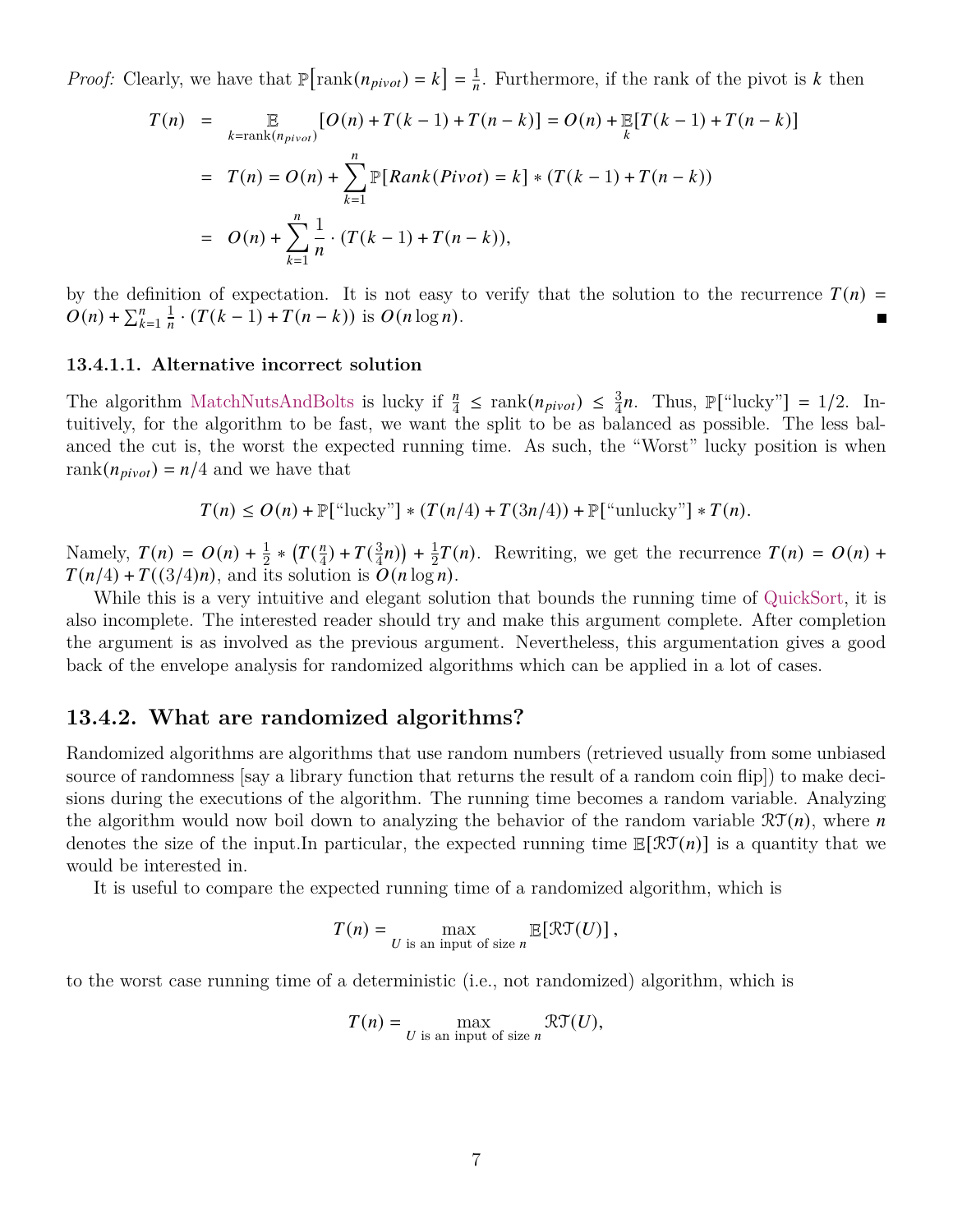8

**Caveat Emptor:**<sup>2</sup>Note, that a randomized algorithm might have exponential running time in the worst case (or even unbounded) while having good expected running time. For example, consider the algorithm FlipCoins depicted on the right. The expected run-

ning time of FlipCoins is a geometric random variable with probability 1/2, as such we have that  $\mathbb{E}[\mathcal{RT}(FlipCoins)] = O(2)$ . However, FlipCoins can run forever if it always gets 1 from the RandBit function.

This is of course a ludicrous argument. Indeed, the probability that FlipCoins runs for long decreases very quickly as the number of steps increases. It can happen that it runs for long, but it is extremely unlikely.

Definition 13.4.7. The running time of a randomized algorithm Alg is  $O(f(n))$  with *high probability* if

$$
\mathbb{P}[\mathcal{RT}(Alg(n)) \ge c \cdot f(n)] = o(1).
$$

Namely, the probability of the algorithm to take more than  $O(f(n))$  time decreases to 0 as *n* goes to infinity. In our discussion, we would use the following (considerably more restrictive definition), that requires that

$$
\mathbb{P}[\mathcal{RT}(Alg(n)) \geq c \cdot f(n)] \leq \frac{1}{n^d},
$$

where c and d are appropriate constants. For technical reasons, we also require that  $\mathbb{E}[\mathcal{RT}(Alg(n))] =$  $O(f(n)).$ 

## **13.5. Analyzing QuickSort**

The previous analysis works also for QuickSort. However, there is an alternative analysis which is also very interesting and elegant. Let  $a_1, ..., a_n$  be the *n* given numbers (in sorted order – as they appear in the output).

It is enough to bound the number of comparisons performed by QuickSort to bound its running time, as can be easily verified. Observe, that two specific elements are compared to each other by QuickSort at most once, because QuickSort performs only comparisons against the pivot, and after the comparison happen, the pivot does not being passed to the two recursive subproblems.

Let  $X_{ij}$  be an indicator variable if QuickSort compared  $a_i$  to  $a_j$  in the current execution, and zero otherwise. The number of comparisons performed by QuickSort is **exactly**  $Z = \sum_{i \leq j} X_{ij}$ .

**Observation 13.5.1.** The element  $a_i$  is compared to  $a_j$  iff one of them is picked to be the pivot and *they are still in the same subproblem.*

Also, we have that  $\mu = \mathbb{E}[X_{ij}] = \mathbb{P}[X_{ij} = 1]$ . To quantify this probability, observe that if the pivot is smaller than  $a_i$  or larger than  $a_j$  then the subproblem still contains the block of elements  $a_i, \ldots, a_j$ . Thus, we have that

$$
\mu = \mathbb{P}[a_i \text{ or } a_j \text{ is first pivot } \in a_i, \dots, a_j] = \frac{2}{j - i + 1}.
$$

<span id="page-7-0"></span><sup>②</sup>Caveat Emptor - let the buyer beware (i.e., one buys at one's own risk)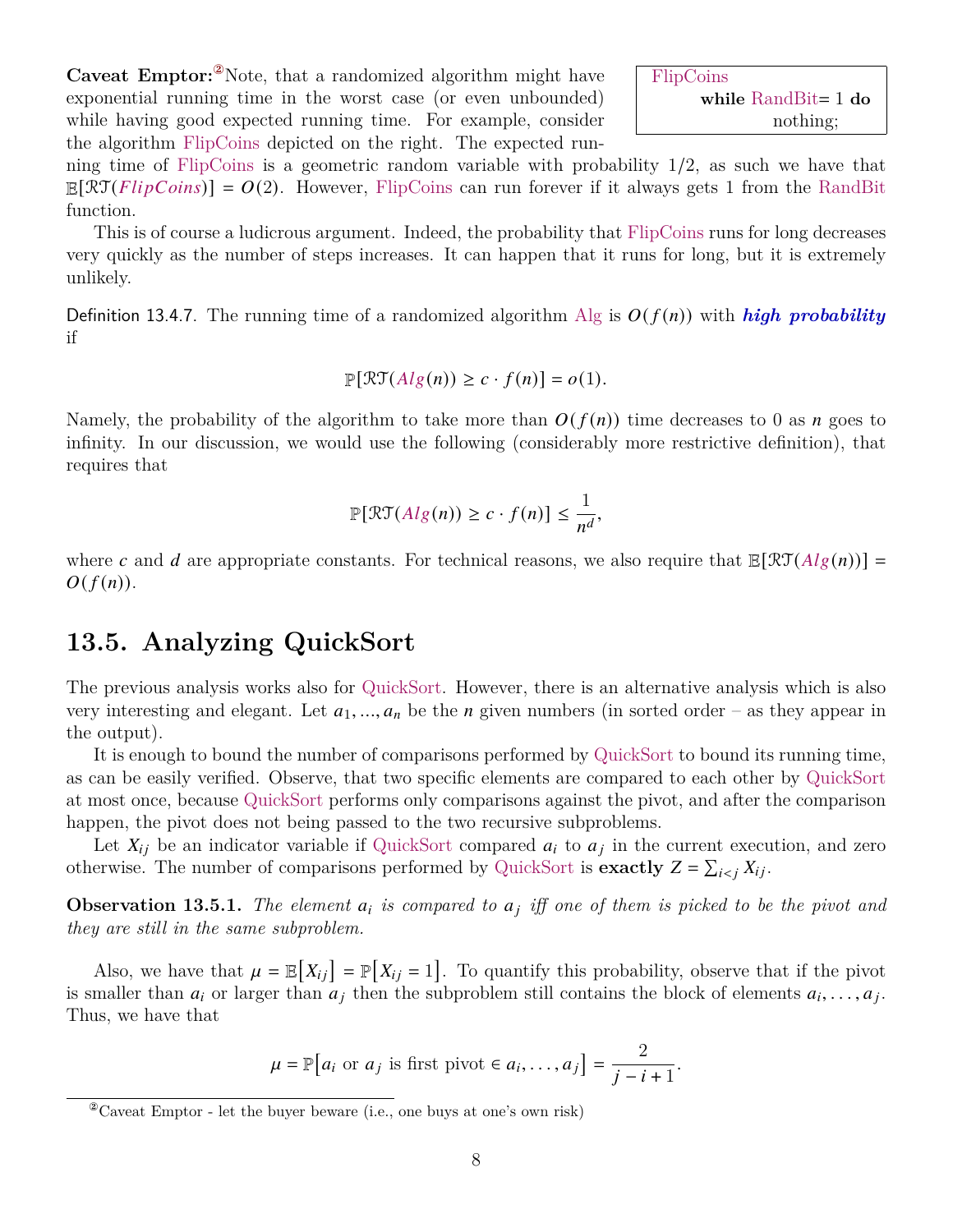```
QuickSelect(X, k)// Input: X = \{x_1, \ldots, x_n\} numbers, k.
// Assume x_1, \ldots, x_n are all distinct.
// Task: Return kth smallest number in X.
y \leftarrow random element of X.
r \leftarrow rank of y in X.
if r = k then return y
X_{\leq} = all elements in X \leq \text{than } yX_{>} = all elements in X > than y
// By assumption |X_{<}| + |X_{>}| + 1 = |X|.if r < k then
  return QuickSelect(X_>, k-r)
else
  return QuickSelect(X_{\leq}, k)
```
Figure 13.2: QuickSelect pseudo-code.

Another (and hopefully more intuitive) explanation for the above phenomena is the following: Imagine, that before running QuickSort we choose for every element a random priority, which is a real number in the range [0, 1]. Now, we reimplement QuickSort such that it always pick the element with the lowest random priority (in the given subproblem) to be the pivot. One can verify that this variant and the standard implementation have the same running time. Now,  $a_i$  gets compares to  $a_i$  if and only if all the elements  $a_{i+1}, \ldots, a_{j-1}$  have random priority larger than both the random priority of  $a_i$  and the random priority of  $a_i$ . But the probability that one of two elements would have the lowest random-priority out of  $j - i + 1$  elements is  $2 * 1/(j - i + 1)$ , as claimed.

Thus, the running time of QuickSort is

$$
\mathbb{E}\big[\mathcal{RT}(n)\big] = \mathbb{E}\bigg[\sum_{i < j} X_{ij}\bigg] = \sum_{i < j} \mathbb{E}\big[X_{ij}\big] = \sum_{i < j} \frac{2}{j - i + 1} = 2\sum_{i = 1}^{n-1} \sum_{j = i + 1}^{n} \frac{1}{j - i + 1}
$$
\n
$$
= 2\sum_{i = 1}^{n-1} \sum_{\Delta = 2}^{n-i+1} \frac{1}{\Delta} \le 2\sum_{i = 1}^{n-1} \sum_{\Delta = 1}^{n} \frac{1}{\Delta} \le 2\sum_{i = 1}^{n-1} H_n = 2nH_n.
$$

by linearity of expectations, where  $H_n = \sum_{i=1}^n$ 1  $\frac{1}{i} \leq \ln n + 1$  is the *n*th harmonic number,

As we will see in the near future, the running time of QuickSort is  $O(n \log n)$  with high-probability. We need some more tools before we can show that.

## **13.6. QuickSelect – median selection in linear time**

Consider the problem of given a set  $X$  of  $n$  numbers, and a parameter  $k$ , to output the  $k$ <sup>th</sup> smallest number (which is the number with *rank k* in X). This can be easily be done by modifying QuickSort only to perform one recursive call. See [Figure 13.2](#page-8-0) for a pseud-code of the resulting algorithm.

Intuitively, at each iteration of QuickSelect the input size shrinks by a constant factor, leading to a linear time algorithm.